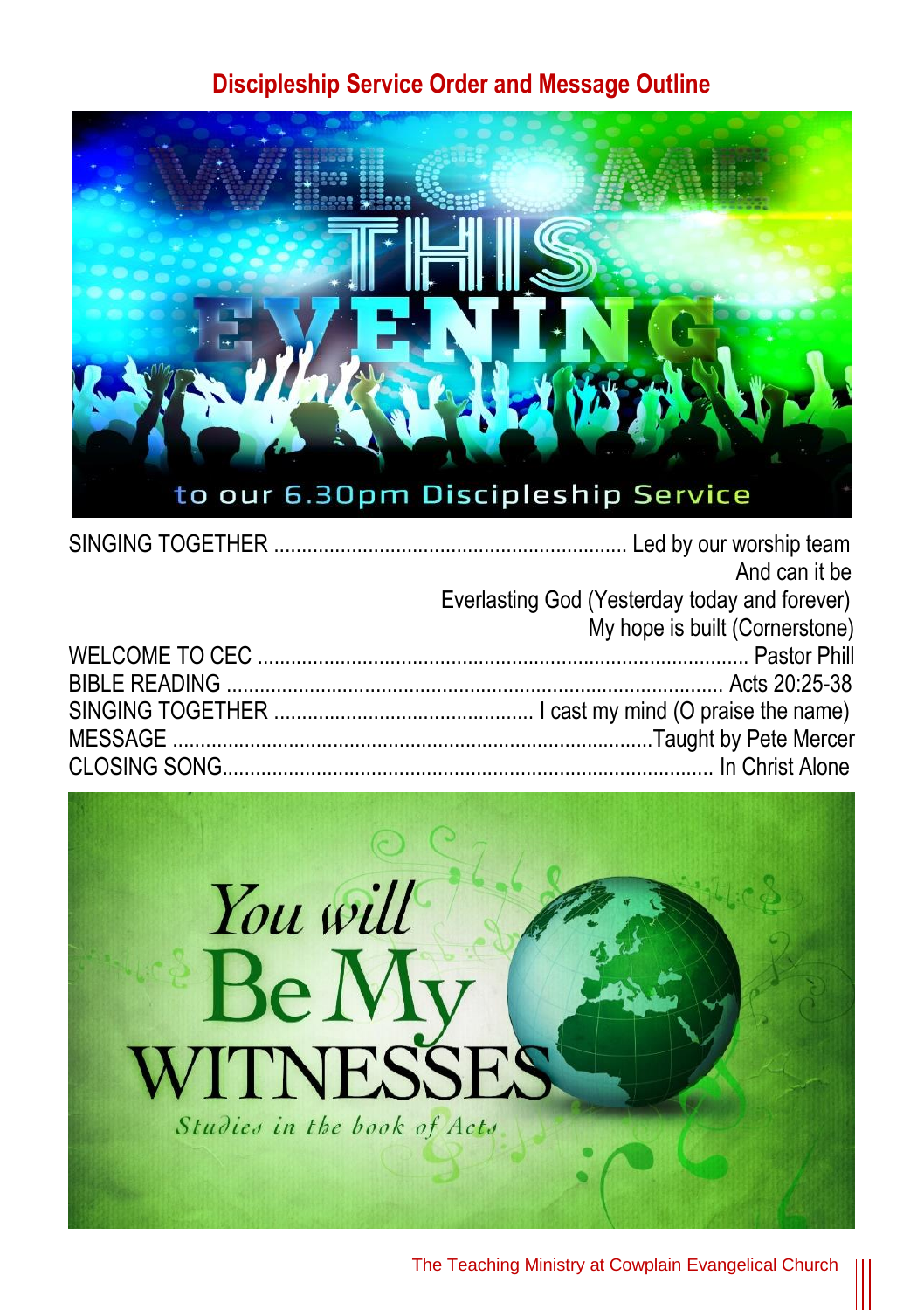## **You will be my witnesses #56 How to Lead Well Acts 20:25-38**

| Acts 20:25             |  |
|------------------------|--|
| Acts 20:26             |  |
| Ezekiel 33:6           |  |
| Acts 20:27             |  |
| 1 Corinthians 2:7      |  |
| Ephesians. 1:1         |  |
| 1 Peter 5:1&2          |  |
| <b>Titus 1:5&amp;7</b> |  |
| Acts 19:6              |  |
| Acts 20:31             |  |
| 2 Timothy 4:5          |  |

 $\frac{1}{2}$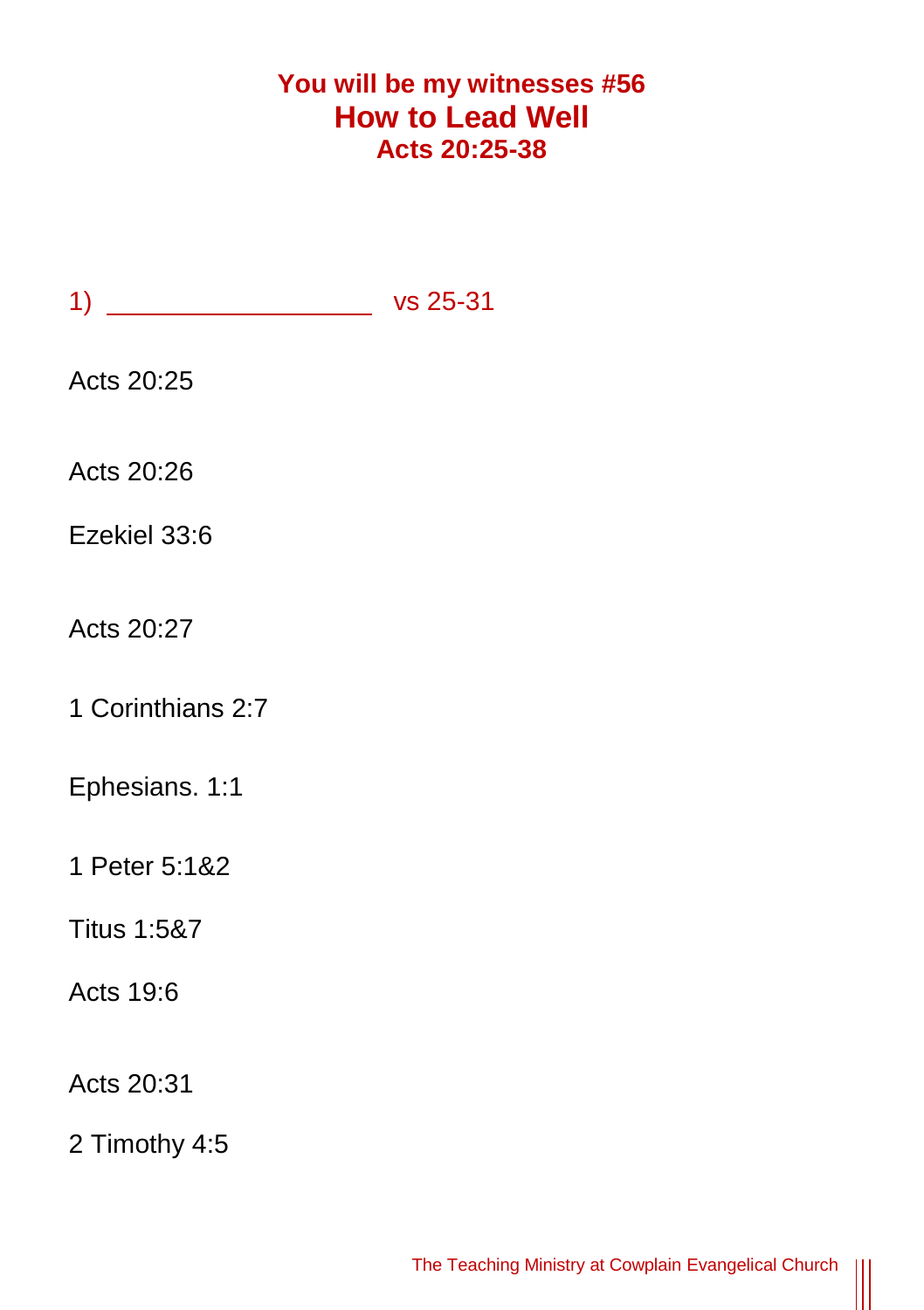Acts 20:28

Acts 20:29

Philippians 3:2

Galatians 5:15

Acts 20:30

2 Peter 3:15&16

2 Timothy 1:15 & 18

Acts 20:31

Acts 20:19

Corinthians 18:1-3

2. \_\_\_\_\_\_\_\_\_\_\_\_\_\_\_\_\_\_ vs 32-35

i) v32

1 Samuel 7:3

1 Kings 8:61

ii) v33

James 4:2

Exodus 20:17

║